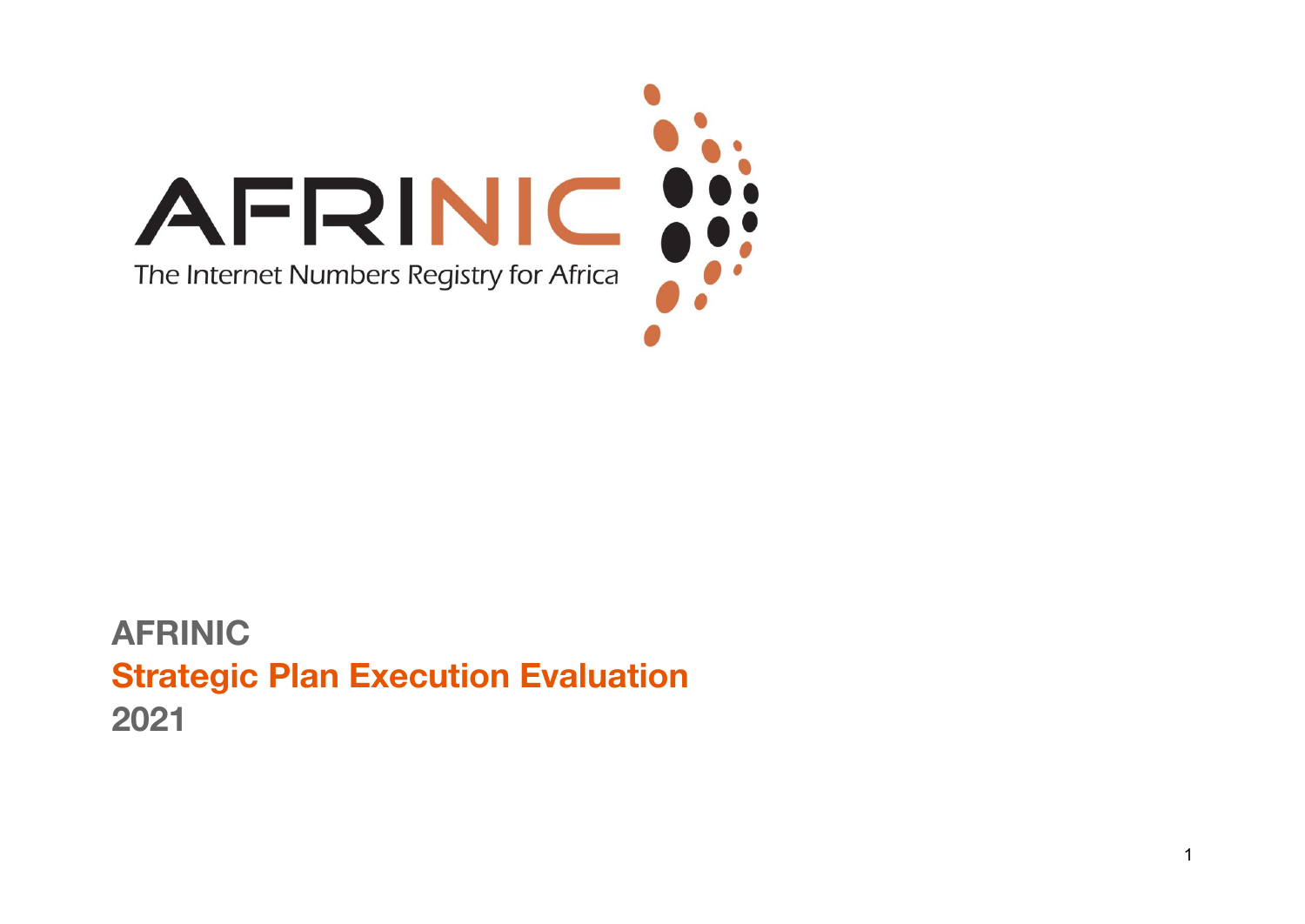#### **Executive Summary**

To constantly provide a high quality of service to our customers, we at AFRINIC have defined a clear strategic planning and execution process, which has the three following parts:

- 1. Commitment: Define a clear action plan (OKRs, KPIs, Projects portfolio)
- 2. Action: Execute and monitor plan
- 3. Accountability: Report to the board and stakeholders

In 2020, we conducted a strategic plan exercise involving our stakeholders to come up with a three years strategic plan. The strategic plan was published and we kicked off the execution of the plan in 2021.

At the beginning of 2021, we calibrated the targets for the year. The management team then met monthly to follow up on the KPIs, OKRs, and projects progression.

In this report, we are sharing what we have been able to accomplish within the year 2021. As of 31st of December 2021, out of the 105 KPIs targets we committed to, we have:

- 52 achieved
- 48 which we made progress on, but didn't meet the 2021 targets. Some due to reasons we will share in the table
- 4 We couldn't start due to reasons we will share in the table.
- 1 discontinued due to data not being available to track.

Due to the crisis situation with our bank account, we faced difficulty carrying out some of the KPIs. We will however endeavour to catch up on them during the remainder of the strategic plan period.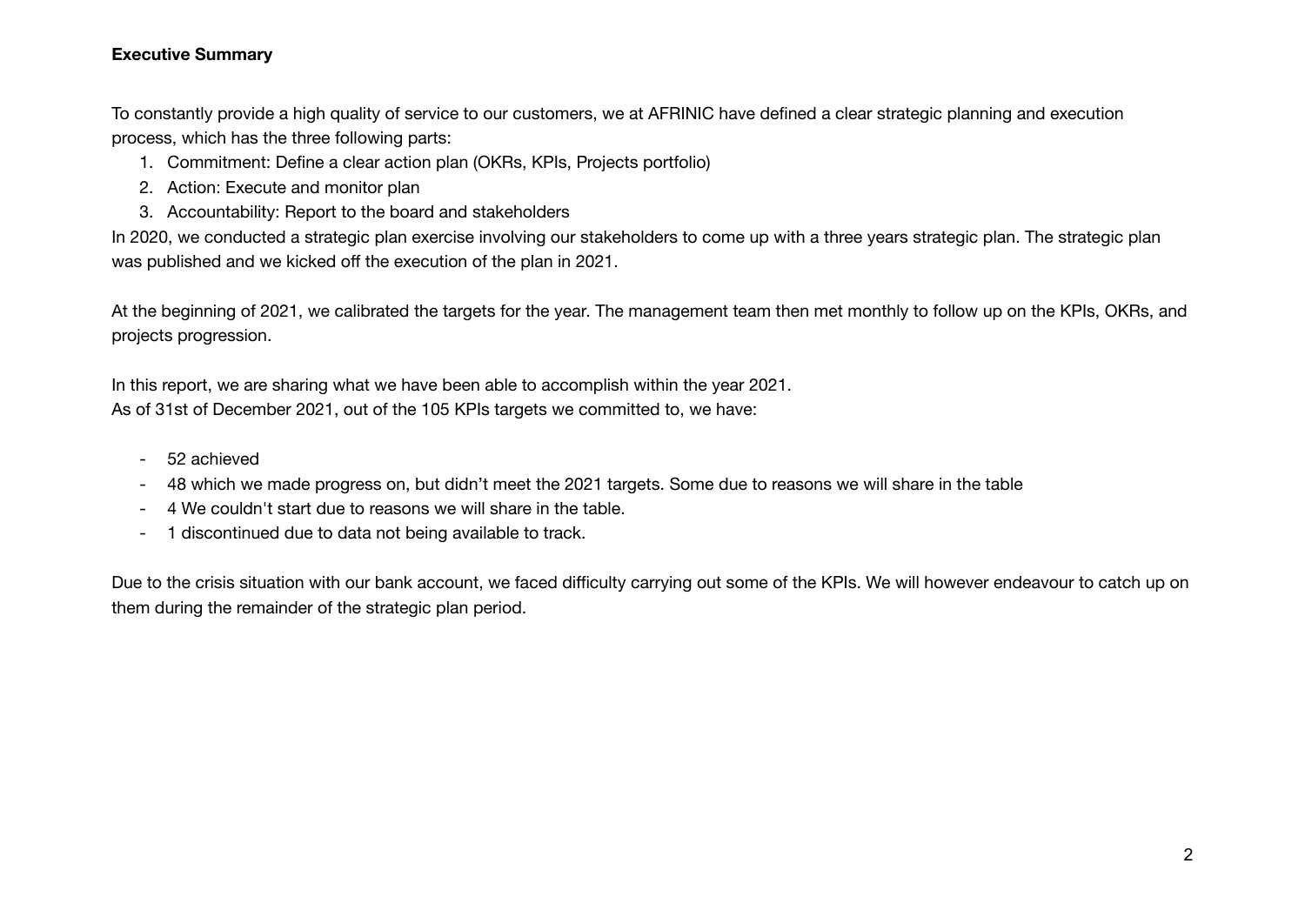#### 105 KPIs 31/12/21



KPIs execution status report in 2021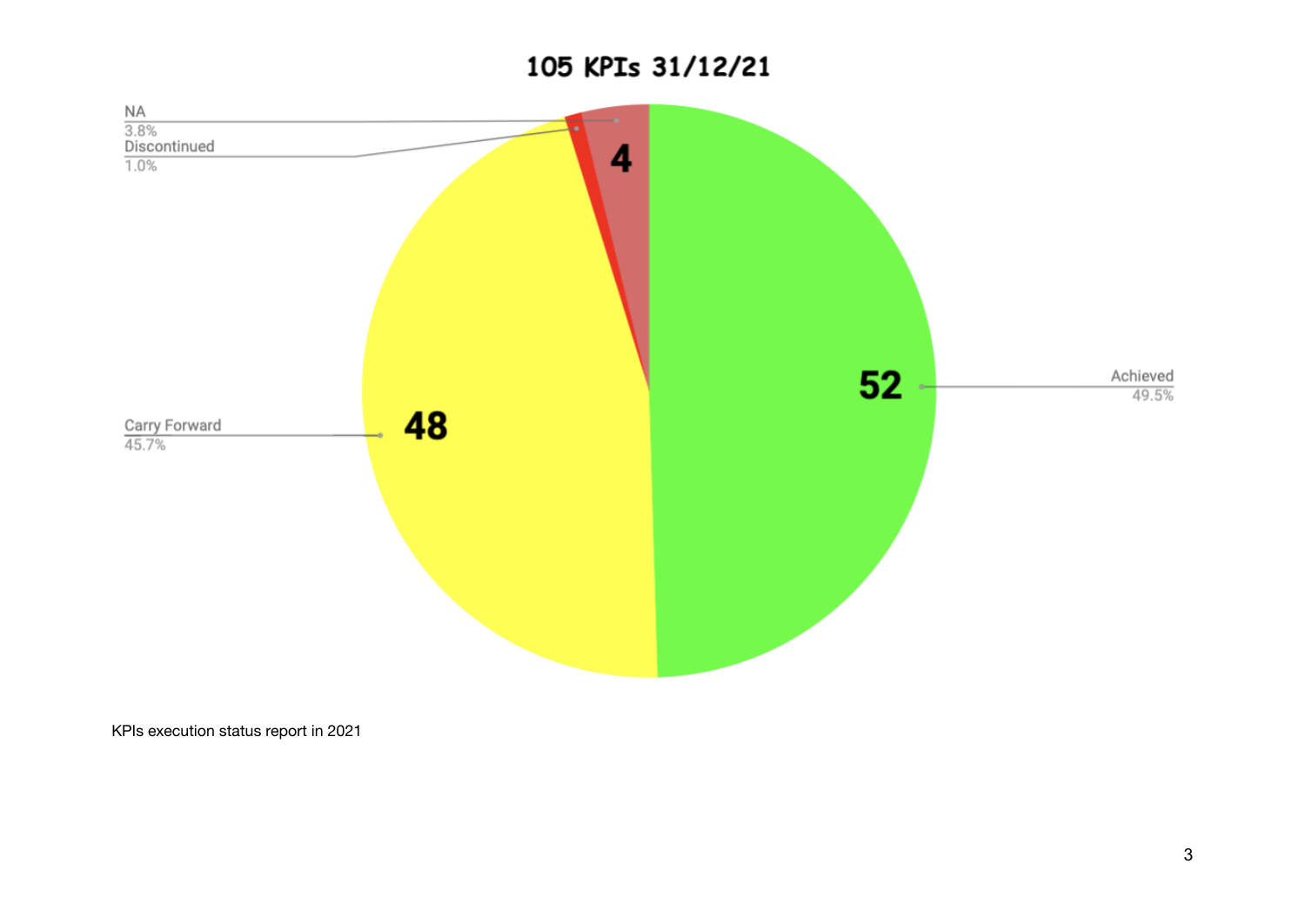# Community Engagement

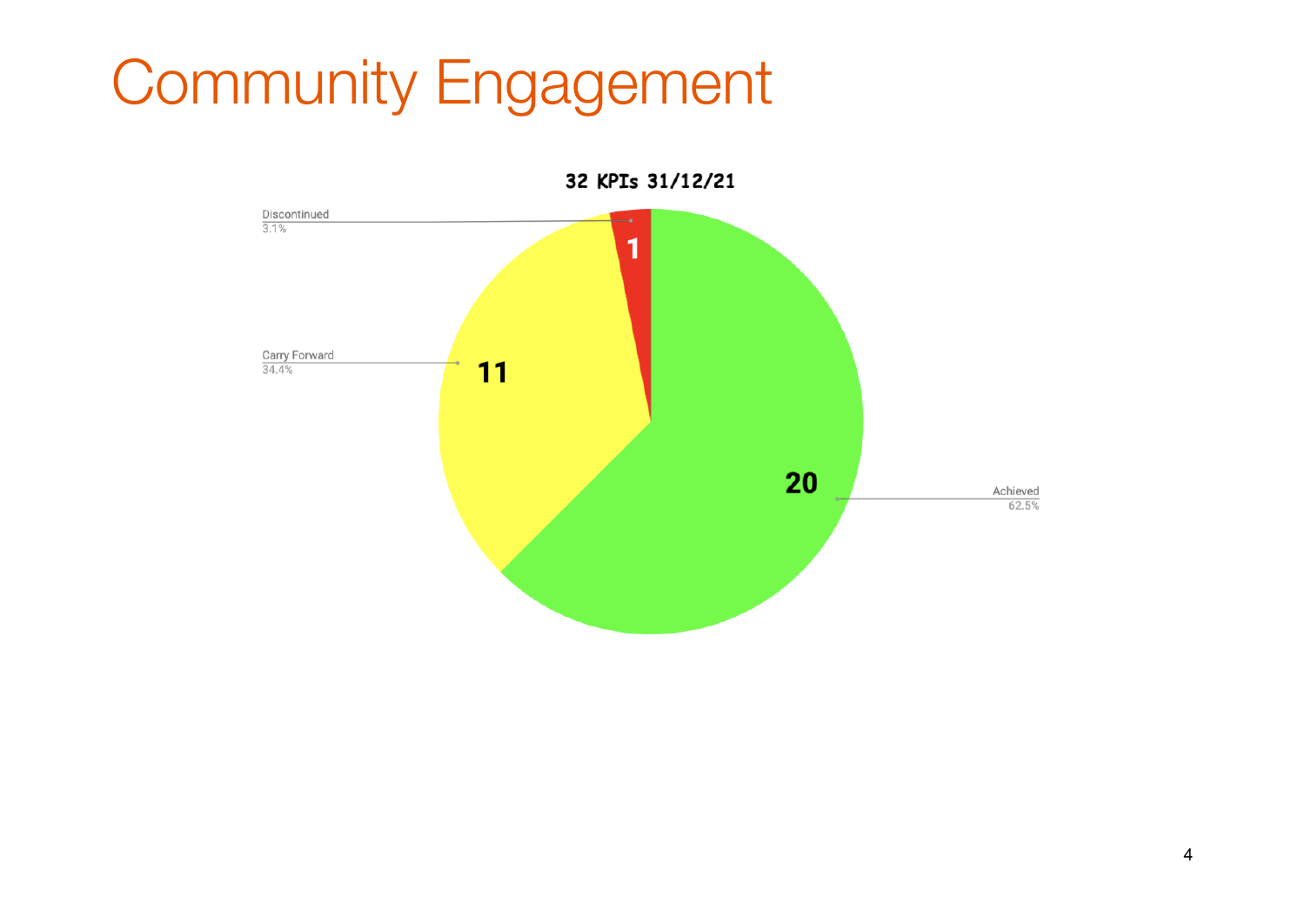| <b>KEY PERFORMANCE INDICATOR (KPI)</b>                                                                                                  | 2023<br><b>Target</b> | 2021 Target Progress 2021 Status |                   | <b>Overall Status</b> | <b>Comment</b>                                                                    |
|-----------------------------------------------------------------------------------------------------------------------------------------|-----------------------|----------------------------------|-------------------|-----------------------|-----------------------------------------------------------------------------------|
| # of new qualified members applications                                                                                                 | 1500                  | 500                              | 372 Carry Forward | In progress           | Added later to make sure<br>we get enough leads for<br>new membership.            |
| # of new members                                                                                                                        | 900                   | 250                              | 205 Carry Forward | In progress           |                                                                                   |
| % of non-ISP members applications                                                                                                       | 40%                   | 70%                              | 47% Carry Forward | In progress           | Added later to make sure<br>we get enough leads for<br>new non-ISP<br>membership. |
| % of non-ISP members                                                                                                                    | 40%                   | 40%                              | 31% Carry Forward | In progress           |                                                                                   |
| # of associate members applications                                                                                                     | 120                   | 40                               | 1 Carry Forward   | In progress           | New proposal for AM<br>under the Management<br>review                             |
| # of associate members                                                                                                                  | 100                   | 33.33                            | 0 Carry Forward   | Not started           |                                                                                   |
| # new resource members who become active in the community's committees and<br>initiatives                                               | 75                    | 25                               | 18 Carry Forward  | In progress           |                                                                                   |
| "# of countries in the region with IPv6 adoption >30% as measured by CISCO<br>Was(# of countries in the region with >30% IPv6 traffic)" | 10                    | 4                                | 0 Discontinued    | <b>Discontinued</b>   |                                                                                   |
| # of additional members with announced IPv6 blocks                                                                                      | 400                   | 140                              | 153 Achieved      | On Track              |                                                                                   |
| % of members with signed ROAs                                                                                                           | 50%                   | 17%                              | 15% Carry Forward | In progress           |                                                                                   |
| % of members with route or route6 objects                                                                                               | 95%                   | 75%                              | 72% Carry Forward | In progress           |                                                                                   |
| # of grant programs to support Internet growth in the region                                                                            | 15                    | 5                                | 10 Achieved       | On Track              |                                                                                   |
| # of events organised                                                                                                                   | 60                    | 20                               | 45 Achieved       | On Track              |                                                                                   |
| # of events in which AFRINIC is actively involved                                                                                       | 60                    | 20                               | 21 Achieved       | On Track              |                                                                                   |
| # of new active community members                                                                                                       | 75                    | 25                               | 25 Achieved       | On Track              |                                                                                   |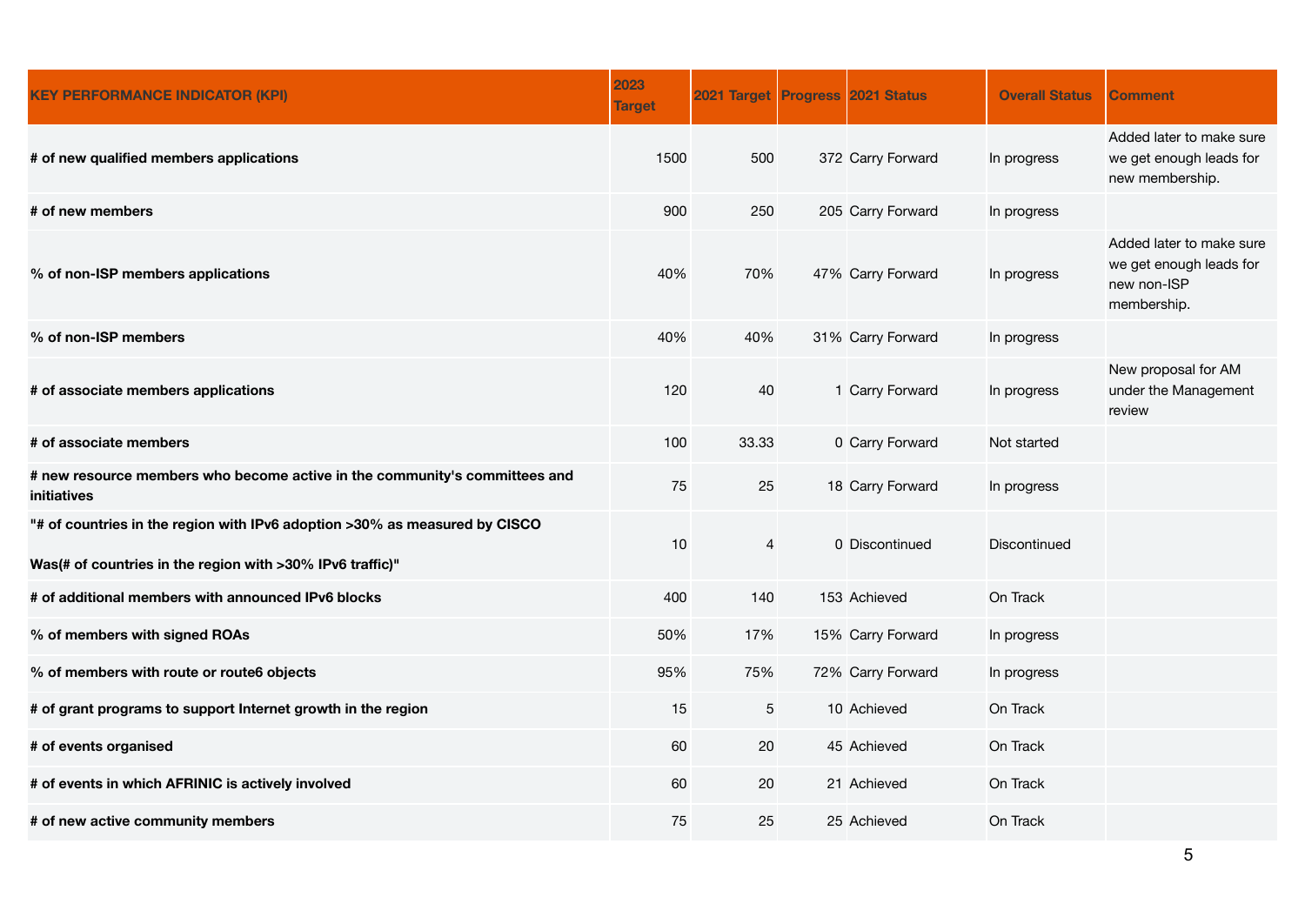| # of non-technical communities in which AFRINIC contributed              | $\overline{5}$   | $\overline{2}$            | 12 Achieved     | On Track    |                                          |
|--------------------------------------------------------------------------|------------------|---------------------------|-----------------|-------------|------------------------------------------|
| # of publications with community members as co-author<br># NOG supported | 9                | $\ensuremath{\mathsf{3}}$ | 4 Achieved      | On Track    |                                          |
| # of active engagements with IXPs and NRENs aiming at growing peering    | 30               | 10                        | 16 Achieved     | On Track    |                                          |
| # of quality contents targeting community                                | 18               | $\,6\,$                   | 8 Achieved      | On Track    |                                          |
| Articles created with the support of external stakeholders               | $\boldsymbol{9}$ | 3                         | 6 Achieved      | On Track    |                                          |
| # of PR & coverage on open and inclusive Internet governance             | 15               | 5                         | 12 Achieved     | On Track    |                                          |
| % of implemented policies within time frame                              | 100%             | 100%                      | 0 Carry Forward | Not started | No policies to implement<br>in 2021      |
| # trainings delivered                                                    | 36               | 12                        | 203 Achieved    | On Track    |                                          |
| # of training materials                                                  | 24               | 8                         | 5 Carry Forward | In progress |                                          |
| # of engagements with decision makers                                    | 18               | $\,6\,$                   | 29 Achieved     | On Track    |                                          |
| # of tangible results from engagements                                   | $\boldsymbol{9}$ | $\mathbf 3$               | 11 Achieved     | On Track    |                                          |
| # of successful engagements (Agreement, MoU)                             | 15               | 5                         | 5 Achieved      | On Track    |                                          |
| <b>Sponsorships from Government institutions</b>                         | 18               | 6                         | 0 Carry Forward | Not started | New Sponsorship<br>Proposal under review |
| # of successful cooperation projects                                     | 6                | $\mathbf{2}$              | 4 Achieved      | On Track    |                                          |
| # of joint initiatives (or MoU signed)                                   | 15               | 5                         | 6 Achieved      | On Track    |                                          |
| % of MOUs with positive rating                                           | 75%              | 75%                       | 90% Achieved    | On Track    |                                          |
| # of lasting relationships with sponsoring organisations                 | 8                | $\ensuremath{\mathsf{3}}$ | 9 Achieved      | On Track    |                                          |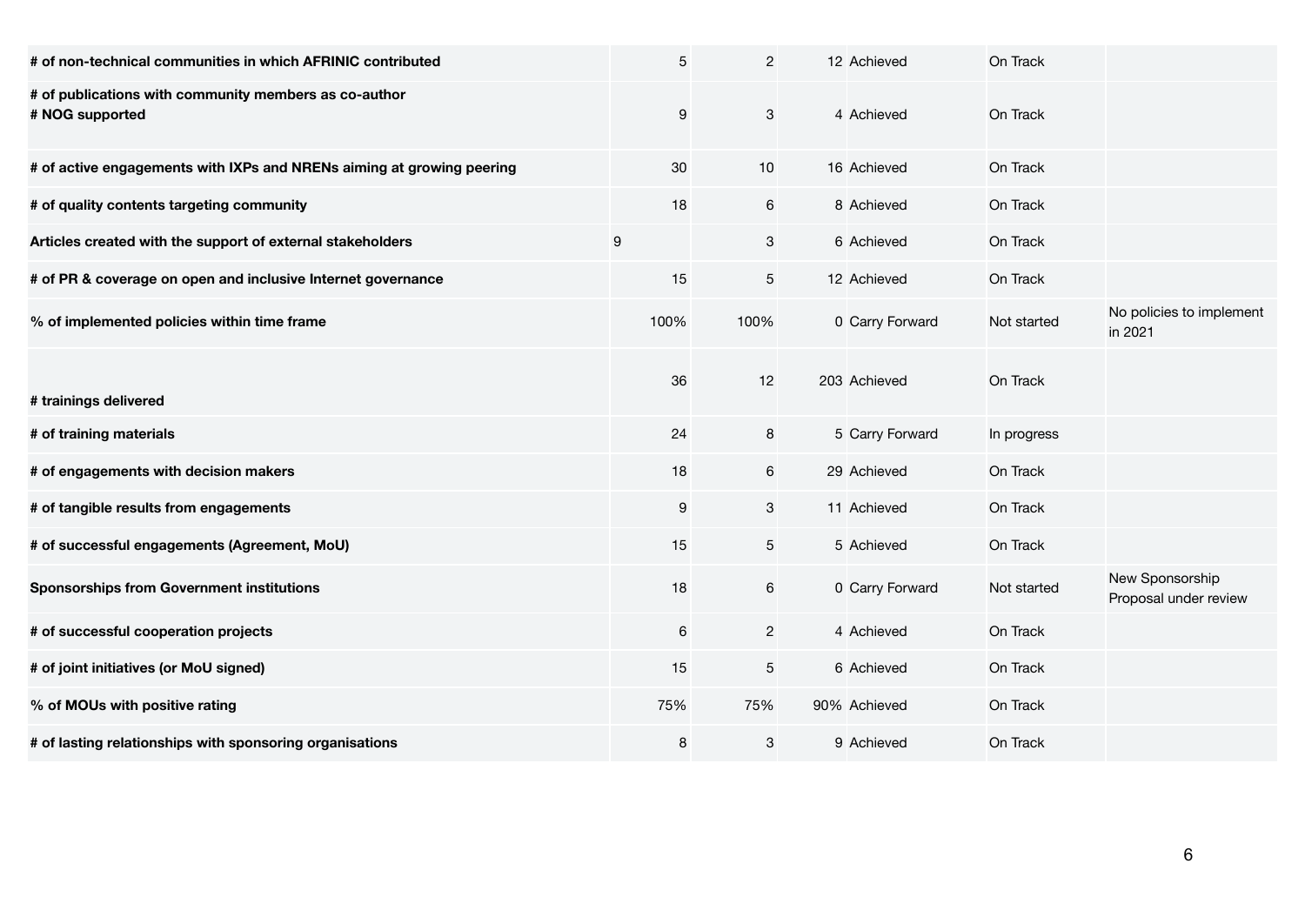### Service Delivery

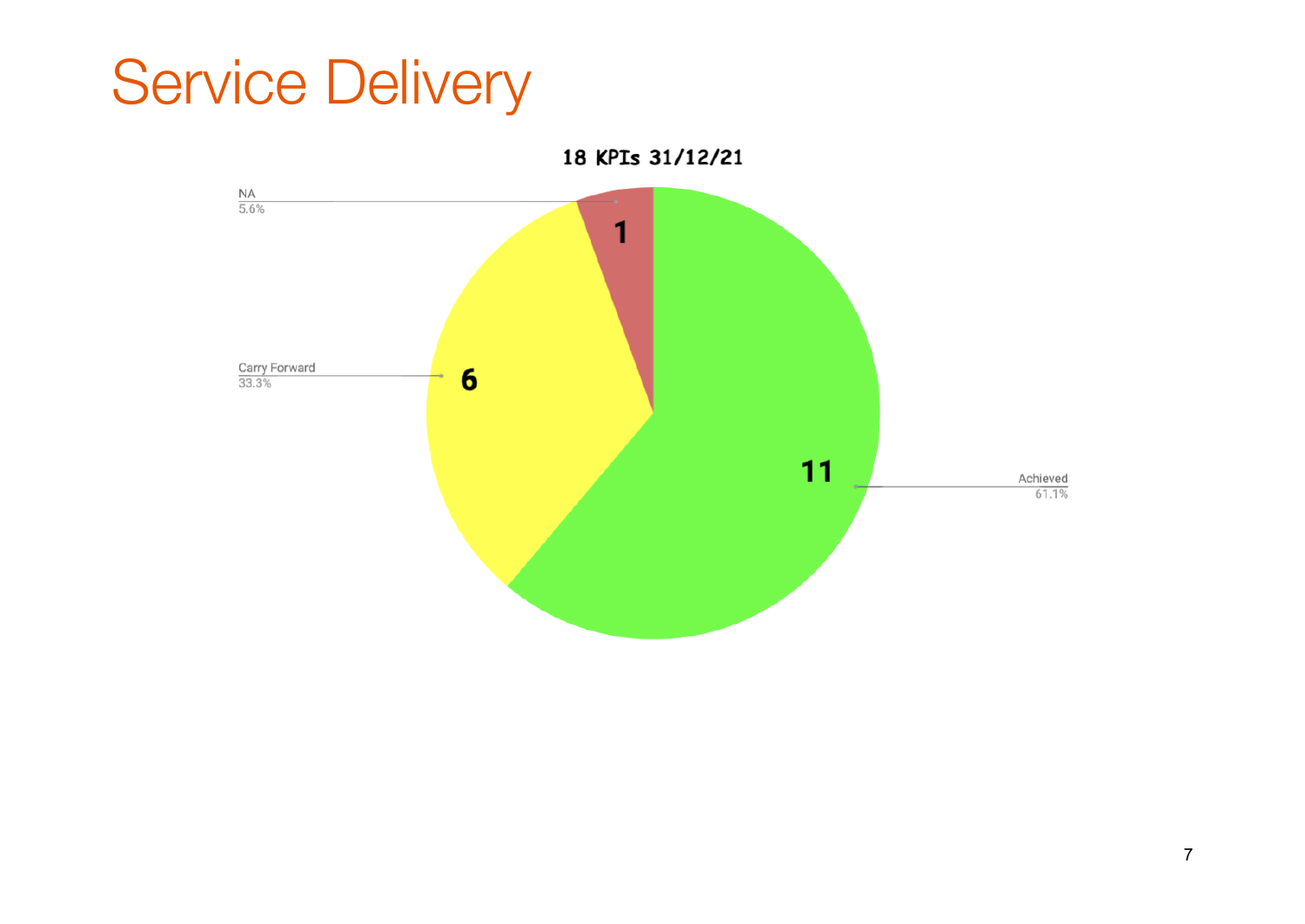| <b>KEY PERFORMANCE INDICATOR (KPI)</b>                                                                                             | 2023<br><b>Target</b> | 2021<br><b>Target</b> | Progre<br><b>SS</b> | 2021 Status        | <b>Overall Status</b> | <b>Comment</b>                                                                                                                                                                                                                                                                     |
|------------------------------------------------------------------------------------------------------------------------------------|-----------------------|-----------------------|---------------------|--------------------|-----------------------|------------------------------------------------------------------------------------------------------------------------------------------------------------------------------------------------------------------------------------------------------------------------------------|
| Develop and implement CRM                                                                                                          | 100%                  | 100%                  |                     | 100% Achieved      | Achieved              |                                                                                                                                                                                                                                                                                    |
| % of resolutions within 48 hours                                                                                                   | 80%                   | 80%                   |                     | 82% Achieved       | On Track              |                                                                                                                                                                                                                                                                                    |
| % of compliance to SLC                                                                                                             | 90%                   | 90%                   |                     | 79% Carry Forward  | In progress           |                                                                                                                                                                                                                                                                                    |
| # of surveys                                                                                                                       | 6                     | $\overline{2}$        |                     | 2 Achieved         | On Track              |                                                                                                                                                                                                                                                                                    |
| # of training sessions                                                                                                             | 6                     | $\overline{2}$        |                     | 1 Carry Forward    | In progress           |                                                                                                                                                                                                                                                                                    |
| <b>Median Net Promoter Score</b>                                                                                                   | 65                    |                       |                     | 23 63.115 Achieved | On Track              |                                                                                                                                                                                                                                                                                    |
| # legal position papers adopted by NRO legal group<br>Was (# of discussion papers on legal and compliance framework in the region) | $\overline{2}$        | $\mathbf{1}$          |                     | 1 Achieved         | On Track              | The KPI will be moved to Community<br>engagement for 2022<br>The KPI has been rephrased to focus<br>on the legal working group at NRO<br>level to enhance collaboration with<br>peers and ensure improved services. In<br>2022 the KPI will fall under<br>Stakeholders engagement. |
| # meetings of NRO legal group                                                                                                      | 30                    | 10                    |                     | 10 Achieved        | On Track              | The KPI has been reoriented towards<br>collaboration with the legal working<br>group at NRO. In 2022 the KPI will fall<br>under Stakeholders engagement.                                                                                                                           |
| # of ideas generated for product development/ feature enhancements                                                                 | 36                    | 12                    |                     | 12 Achieved        | On Track              |                                                                                                                                                                                                                                                                                    |
| # of new products offered                                                                                                          | 5                     | $\overline{2}$        |                     | 0 Carry Forward    | Not started           | The 2 new products are expected in<br>the beginning of 2022: WHOWAS and<br>Mailing List ID Verification.                                                                                                                                                                           |
| # of new features on information portal                                                                                            | 6                     | $\overline{2}$        |                     | 1 Carry Forward    | In progress           |                                                                                                                                                                                                                                                                                    |
| # of features improved or added                                                                                                    | 24                    | 8                     |                     | 18 Achieved        | On Track              | 1. MyAF - "org" should be optional<br>when creating as-set                                                                                                                                                                                                                         |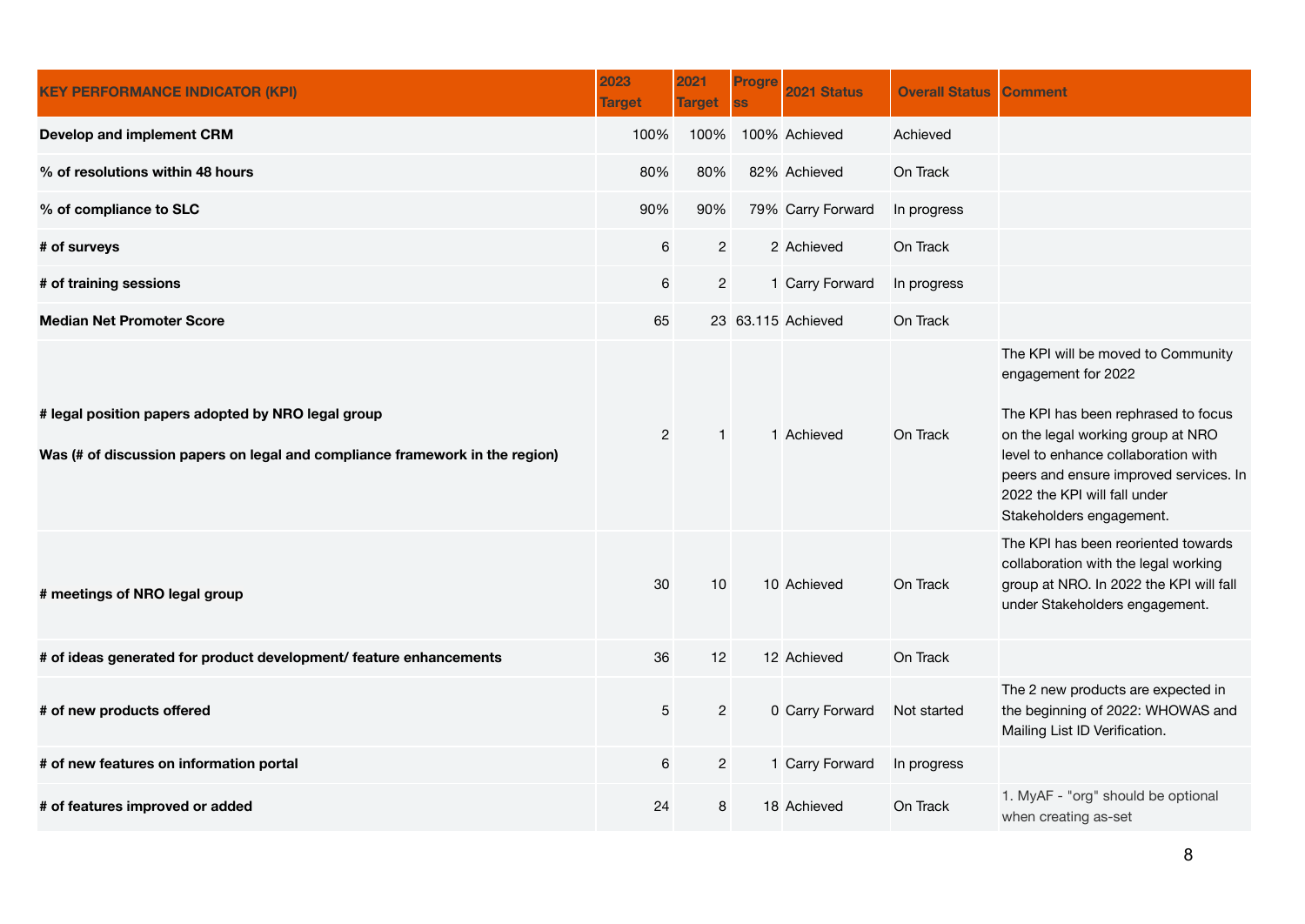|                                                                                                                   |                |              |                 |             | 2. MyAF - UI for MS to re-activate user<br>accounts<br>3. RPKI - HSM integration with RPKI<br>4. WHOIS API for Myv2 policy<br>dashboard<br>5. Reviewed rules for Assigned<br>Anycast on WHOIS |
|-------------------------------------------------------------------------------------------------------------------|----------------|--------------|-----------------|-------------|-----------------------------------------------------------------------------------------------------------------------------------------------------------------------------------------------|
| # of research, e.g on standards and protocols, cyber security, etc.                                               | $9\,$          | $\mathbf{3}$ | 0 Carry Forward | Not started |                                                                                                                                                                                               |
| # of meetings with NREN communities                                                                               | 9              | 3            | 4 Achieved      | On Track    |                                                                                                                                                                                               |
| # of meaningful engagements with higher learning institutions on the continent<br>spread across different regions | 30             | 10           | 11 Achieved     | On Track    |                                                                                                                                                                                               |
| % of women involved in research initiatives                                                                       | $>30\%$        | $>10\%$      | 0 NA            | Not started |                                                                                                                                                                                               |
| # of youth involved in research initiatives                                                                       | 500            | 100          | 0 Carry Forward | Not started |                                                                                                                                                                                               |
| # of new features on information portal per year                                                                  | $\overline{2}$ |              | 1 Achieved      | On Track    |                                                                                                                                                                                               |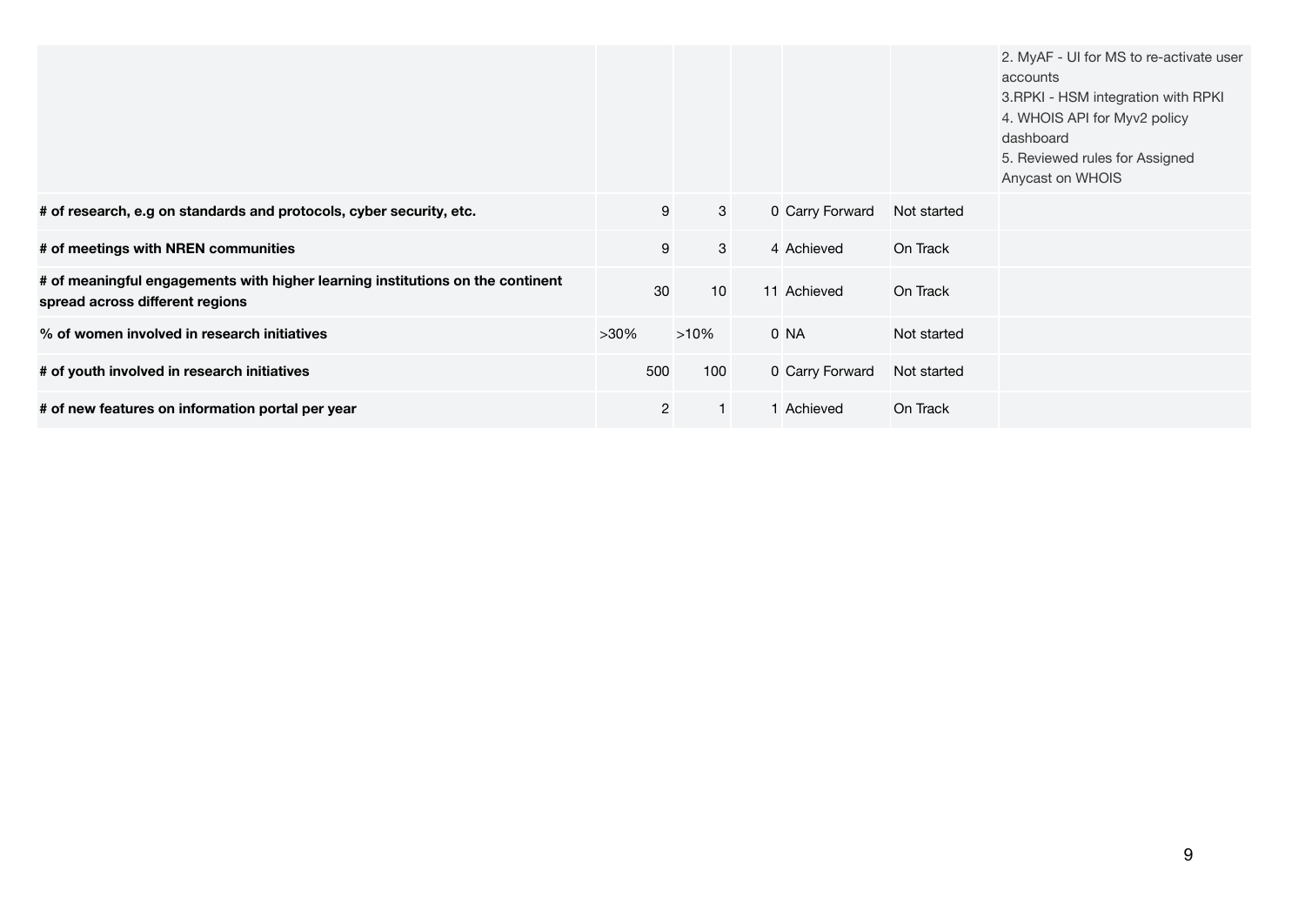#### Operational Excellence



19 KPIs 31/12/21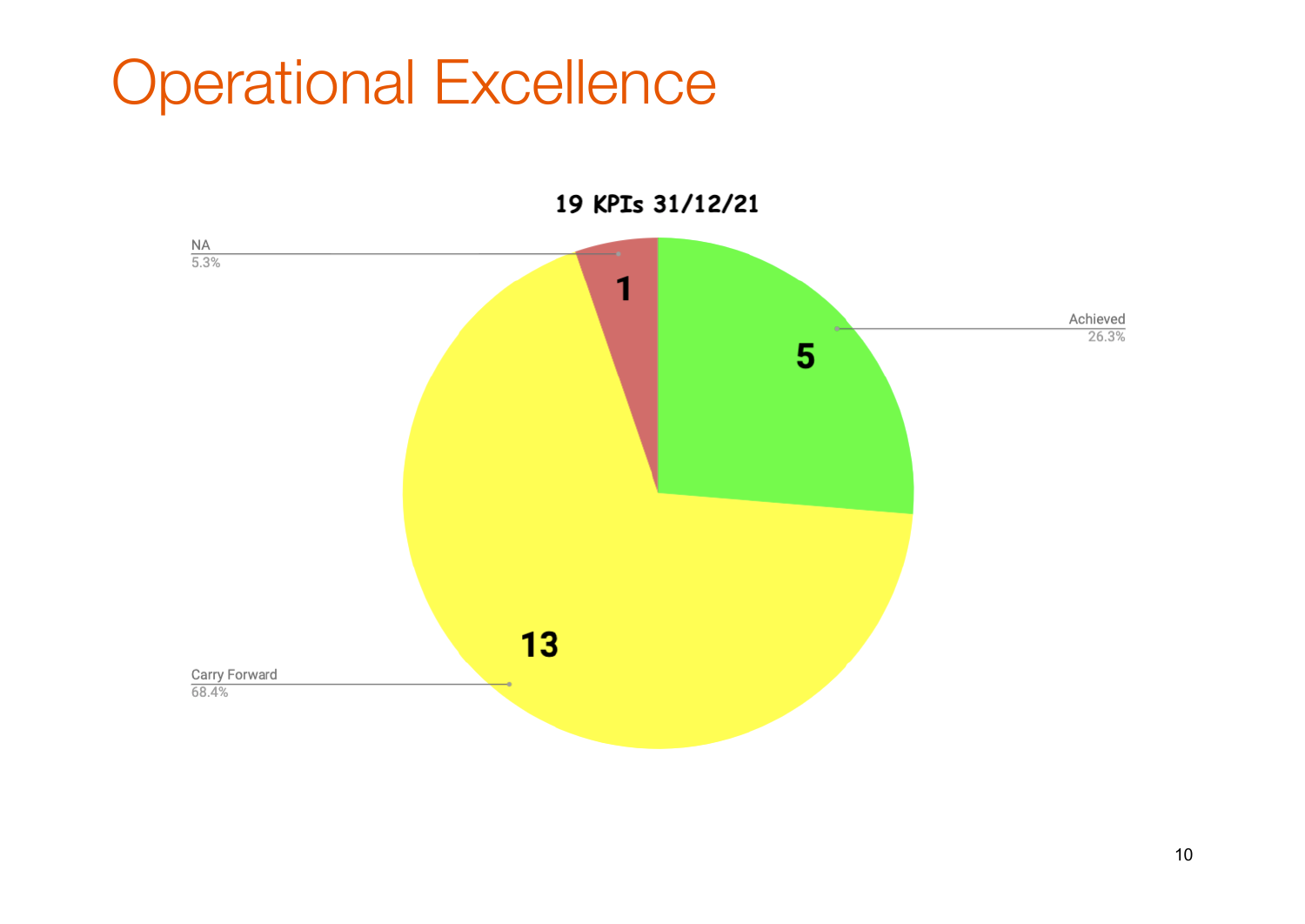| <b>KEY PERFORMANCE INDICATOR (KPI)</b>                             | 2023<br><b>Target</b> | 2021<br><b>Target</b> | <b>Progress</b> | 2021 Status                    | <b>Overall</b><br><b>Status</b> | Comment                                                                                                                                                                                                                                                           |
|--------------------------------------------------------------------|-----------------------|-----------------------|-----------------|--------------------------------|---------------------------------|-------------------------------------------------------------------------------------------------------------------------------------------------------------------------------------------------------------------------------------------------------------------|
| New business model options proposed and approved                   | By Dec<br>2022        |                       |                 |                                |                                 | 5% Carry Forward In progress This target was planned for 2022                                                                                                                                                                                                     |
| % of processes aligned with strategic objectives                   | 100%                  | 33%                   |                 | 100% Achieved                  | On Track                        |                                                                                                                                                                                                                                                                   |
| # of points of contacts to get assistance                          | 1                     | $\mathbf{1}$          |                 | 18 Carry Forward In progress   |                                 |                                                                                                                                                                                                                                                                   |
| # of different sign-up systems                                     | $\mathbf{1}$          | $\mathbf{1}$          |                 | 6 Carry Forward On Track       |                                 | Due to the risk implied by the numerous<br>cases, more effort was put on building<br>redundancy and backup to ensure<br>business continuity in the event freeze<br>order impacted our existing. Nevertheless,<br>activity resumed and some should be<br>achieved. |
| % of systems with open APIs                                        | 100%                  | 33%                   |                 | 0 Carry Forward Not started    |                                 | The "RPKI API, GUI and enhancements"<br>projects have been deferred to 2022. A<br>"WHOIS API" project is also proposed for<br>2022.                                                                                                                               |
| # of audits conducted (audits findings, remedial measures taken)   | $\overline{4}$        | $\overline{2}$        |                 | 1.25 Carry Forward In progress |                                 | ASN Audit deferred to 2022 due to<br>prioritisation of resources towards policy<br>and legal cases                                                                                                                                                                |
| MyAFRINICv2 up and running                                         | Q1 2022               | 100%                  |                 | 58% Carry Forward In progress  |                                 | Go-live is planned for 2022                                                                                                                                                                                                                                       |
| % of members that have all their announcements covered by ROAs     | 30%                   | 10%                   |                 | 10% Carry Forward In progress  |                                 |                                                                                                                                                                                                                                                                   |
| % of synchronisation between RPKI & IRR on creation/updates/delete | 100%                  | 100%                  |                 | 0 Carry Forward Not started    |                                 | The "RPKI API, GUI and enhancements"<br>projects have been deferred to 2022. The<br>project includes these features.                                                                                                                                              |
| Ease of creation and maintenance of ROAs                           | Max 3<br>steps        |                       |                 |                                |                                 | Carry Forward Not started Was dropped for 2021 awaiting Myv2                                                                                                                                                                                                      |
| % of lean processes based on best practice                         | 100%                  | 33%                   |                 | 61% Achieved                   | On Track                        |                                                                                                                                                                                                                                                                   |
| Maturity Level of the "Annual strategy execution process"          | 8                     | 5                     |                 | 3 Carry Forward In progress    |                                 |                                                                                                                                                                                                                                                                   |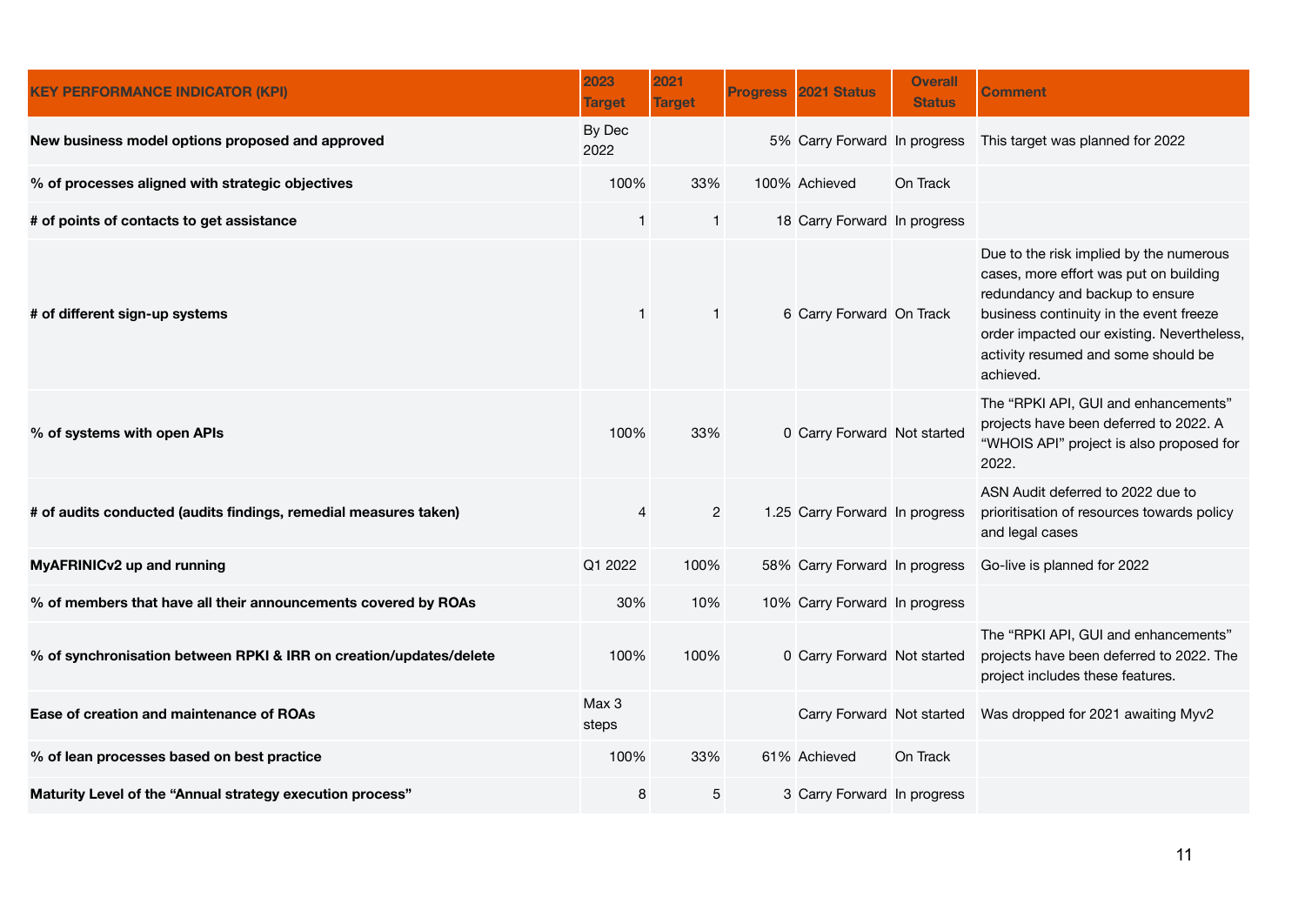| % of annual projects & initiatives that are accomplished       | 95%    | 32%     | 43% Achieved                  | On Track    |                                                                                                                 |
|----------------------------------------------------------------|--------|---------|-------------------------------|-------------|-----------------------------------------------------------------------------------------------------------------|
| Ratio of Planned: Unplanned projects accomplished              | 5:1    | 5:1     | $0:0$ NA                      | In progress |                                                                                                                 |
| % of systems and services running on the latest stable release | 100%   | 33%     | 30% Carry Forward In progress |             | Work in progress                                                                                                |
| % of up-time for critical services                             | 99.99% | 99.99%  | 99.99% Achieved               | On Track    |                                                                                                                 |
| % Disaster Recovery Plan readiness                             | 100%   | 100.00% | 0% Carry Forward In progress  |             | This is in progress and will be reported on<br>completion.                                                      |
| % implementations that comply to best practises                | 100%   | 33%     | 0% Carry Forward Not started  |             | In 2021, we had no means to track this, a<br>project will be done in 2022 to formalise a<br>tracking framework. |
| # of staff trained in new standard                             | 100%   | 33.33%  | 0% Carry Forward Not started  |             | We are working on a project which will be<br>launched in 2022 to achieve this KPI.                              |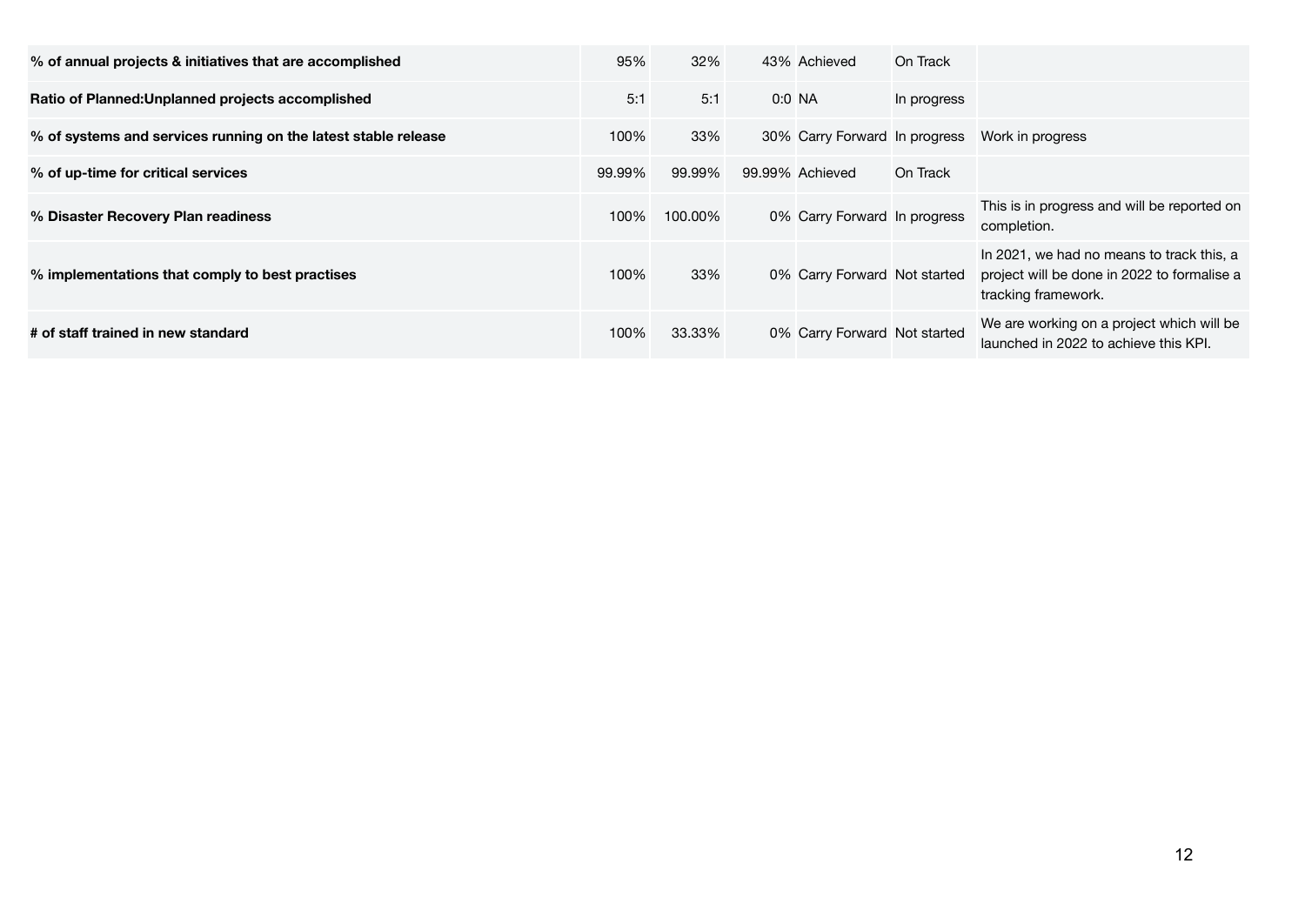#### Organisational Performance

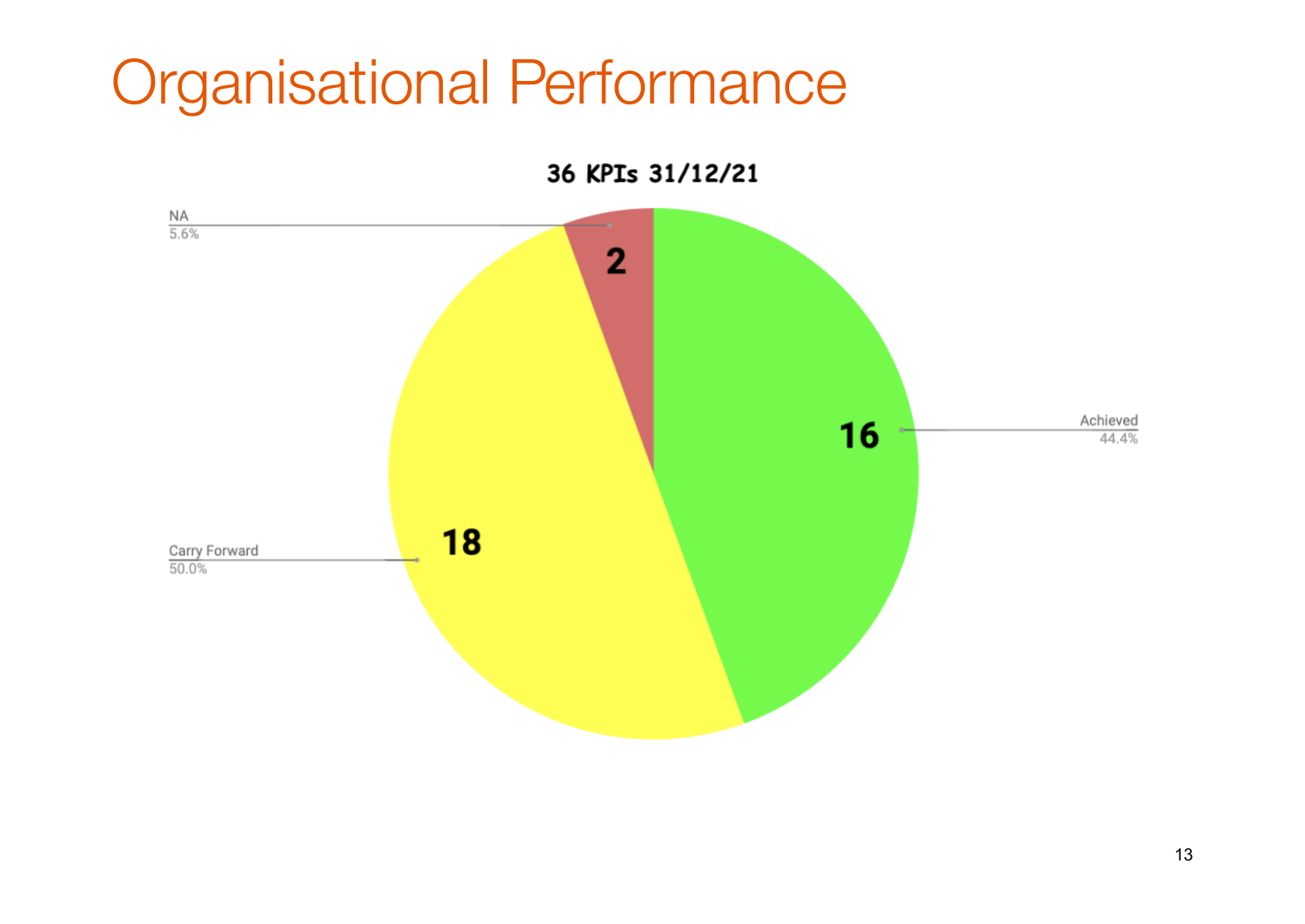| <b>KEY PERFORMANCE INDICATOR (KPI)</b>            | 2023 Target     | 2021 Target Progress | 2021 Status       | <b>Overall Status</b> | <b>Comment</b>                                                                                                                                             |
|---------------------------------------------------|-----------------|----------------------|-------------------|-----------------------|------------------------------------------------------------------------------------------------------------------------------------------------------------|
| # of workshops organised                          | 12              | $\overline{4}$       | 4 Achieved        | On Track              |                                                                                                                                                            |
| % attendance at workshops                         | 100%            | 100%                 | 85% Carry Forward | In progress           | Attendance was between 80% -<br>95%                                                                                                                        |
| % of services supported by processes and policies | 75              | 25%                  | 100% Achieved     | On Track              |                                                                                                                                                            |
| Employee engagement index (Target is 70%)         | 70              | 23%                  | Carry Forward     | Not started           | We have not launched the external<br>engagement survey due to the<br>bank accounts challenge. An<br>internal survey has been launched<br>in December 2021. |
| Self reflection workshops                         | $\overline{c}$  | $\mathbf{1}$         | 1 Achieved        | On Track              |                                                                                                                                                            |
| # of updates to community, # of updates to staff  | 12              | $\overline{4}$       | 35 Achieved       | On Track              |                                                                                                                                                            |
| <b>New ethics framework</b>                       | Q1 2021         | 100%                 | 75% Carry Forward | In progress           | The new ethics framework has<br>been drafted and submitted as<br>part of the review of policies to be<br>approved by the Remco and the<br>Board.           |
| % of revised job descriptions and staff manual    | 100% by Q1 2021 | $\mathbf{1}$         | 80% Carry Forward | In progress           | Staff manual has been reviewed<br>and will be submitted as part of<br>the review policies.                                                                 |
| # of staff recognition methods                    | $\overline{2}$  | $\mathbf{1}$         | 10 Achieved       | On Track              |                                                                                                                                                            |
| Policies and procedures proposed and approved     | By Q2 2021      | $\mathbf{1}$         | 0% Carry Forward  | Not started           | Policies have been drafted and<br>submitted as part of the review                                                                                          |
| # of surveys                                      | 3               | $\mathbf{1}$         | 1 Achieved        | On Track              |                                                                                                                                                            |
| # of trainings                                    | $\mathbf{3}$    | $\mathbf{1}$         | 4 Achieved        | On Track              |                                                                                                                                                            |
| # of benchmarking insight reports                 | $\mathbf{1}$    | $\mathbf{1}$         | 0 Carry Forward   | Not started           |                                                                                                                                                            |
| <b>New structure</b>                              | End of Q1 2021  | $\mathbf{1}$         | 1 Achieved        | On Track              |                                                                                                                                                            |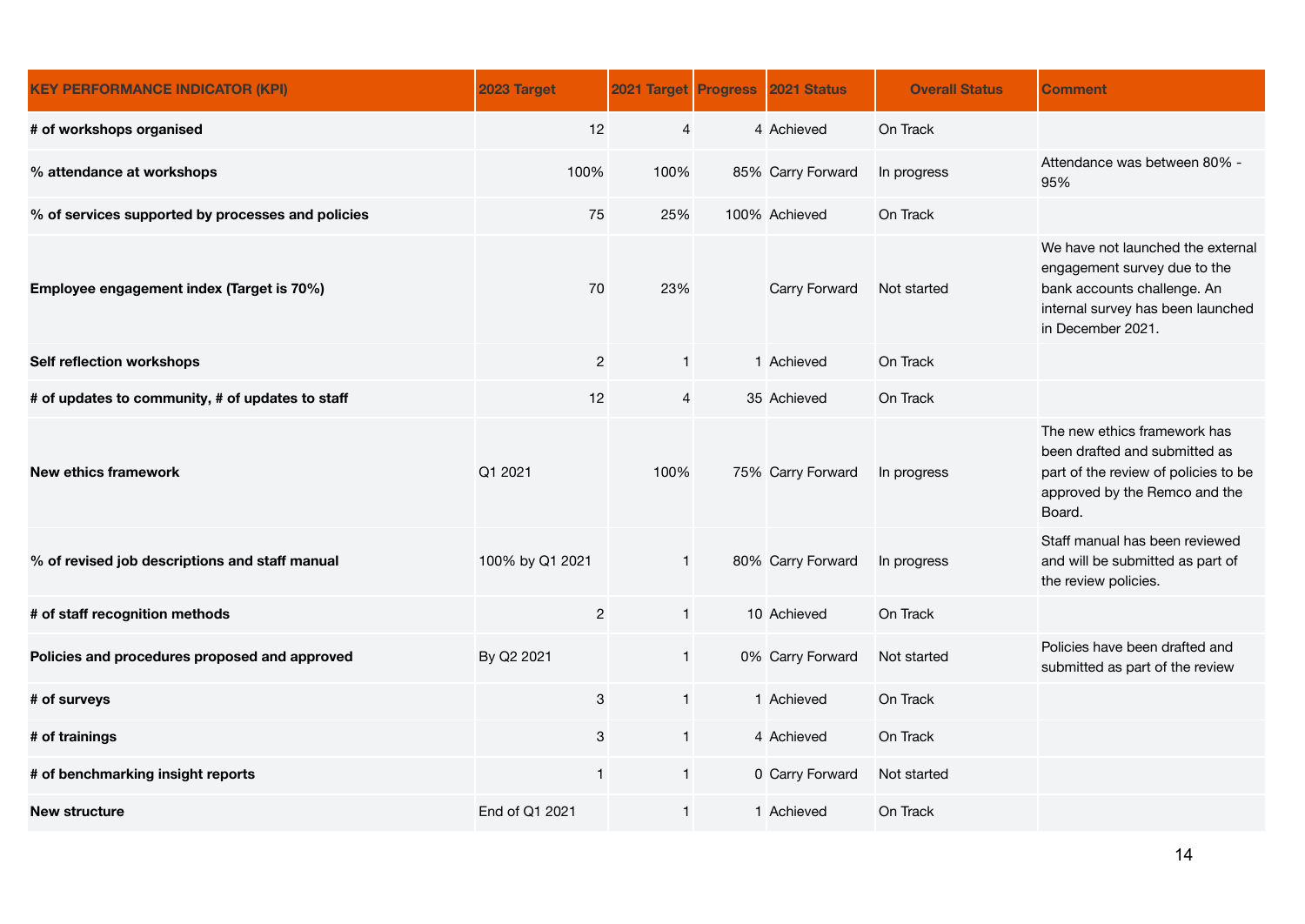| Staff personal development plan                                                                             | Q2 2021        | 100%         |          | 75% Carry Forward    | In progress |                                                                                                                                                                                                                                     |
|-------------------------------------------------------------------------------------------------------------|----------------|--------------|----------|----------------------|-------------|-------------------------------------------------------------------------------------------------------------------------------------------------------------------------------------------------------------------------------------|
| # of approved training programs (Training on new features of the<br>PMS, more O3)                           | 3              | $\mathbf{1}$ |          | 1 Achieved           | On Track    |                                                                                                                                                                                                                                     |
| % of delivered agreed trainings                                                                             | 100%           | 100%         | 100%     | Achieved             | On Track    |                                                                                                                                                                                                                                     |
| % adoption of competency framework (Matrix)                                                                 | 75%            |              | 25% 100% | Achieved             | On Track    | 100%                                                                                                                                                                                                                                |
| Individual and departmental KPIs & OKRs                                                                     | Last month Y-1 | 100%         |          | 75.00% Carry Forward | In progress |                                                                                                                                                                                                                                     |
| New processes proposed and approved                                                                         | Q2 2021        | 100%         |          | 0.0% Carry Forward   | Not started |                                                                                                                                                                                                                                     |
| % of staff skills benchmarked                                                                               | 100            | 33% -        |          | <b>NA</b>            | Not started | The benchmarking exercise has<br>been rescheduled for 2022                                                                                                                                                                          |
| Skill matrix completed for all positions                                                                    | 100%           | 100%         |          | 100.0% Achieved      | On Track    |                                                                                                                                                                                                                                     |
| % of skill gaps closed                                                                                      | 100%           | 27%          | 0%       | Carry Forward        | Not started | This is yet to be measured since<br>we want to allow more time for<br>people to undergo internal training<br>and knowledge sharing as well as<br>external training where required to<br>check whether the gaps are being<br>closed. |
| # of persons proficient in each core skill                                                                  | >2             | $\mathbf{1}$ |          | 0 Carry Forward      | Not started | Core Skills have been identified<br>and HODs have already started<br>training of staff to ensure at least 2<br>persons in each core skill                                                                                           |
| % individual KPIs achieved by each staff<br>% of filled positions with candidates with appropriate profiles | $>80\%$        | 70.0%        |          | 20.0% Carry Forward  | In progress |                                                                                                                                                                                                                                     |
| <b>New PMS</b>                                                                                              | Q2 2021        | $1 -$        |          | <b>NA</b>            | In progress | New features of the PMS now<br>includes more one to one<br>conversations and SLII language                                                                                                                                          |
| % of on-the-job trainings for core positions                                                                | 100%           | 33%          |          | Carry Forward        | Not started | This has already started                                                                                                                                                                                                            |
| # of RIR secondment programmes                                                                              | 12             | 4            |          | 0 Carry Forward      | Not started | Not Done due to COVID19                                                                                                                                                                                                             |
| % of retention rates of high performing staff                                                               | 95%            | 95%          |          | 90.0% Achieved       | On Track    |                                                                                                                                                                                                                                     |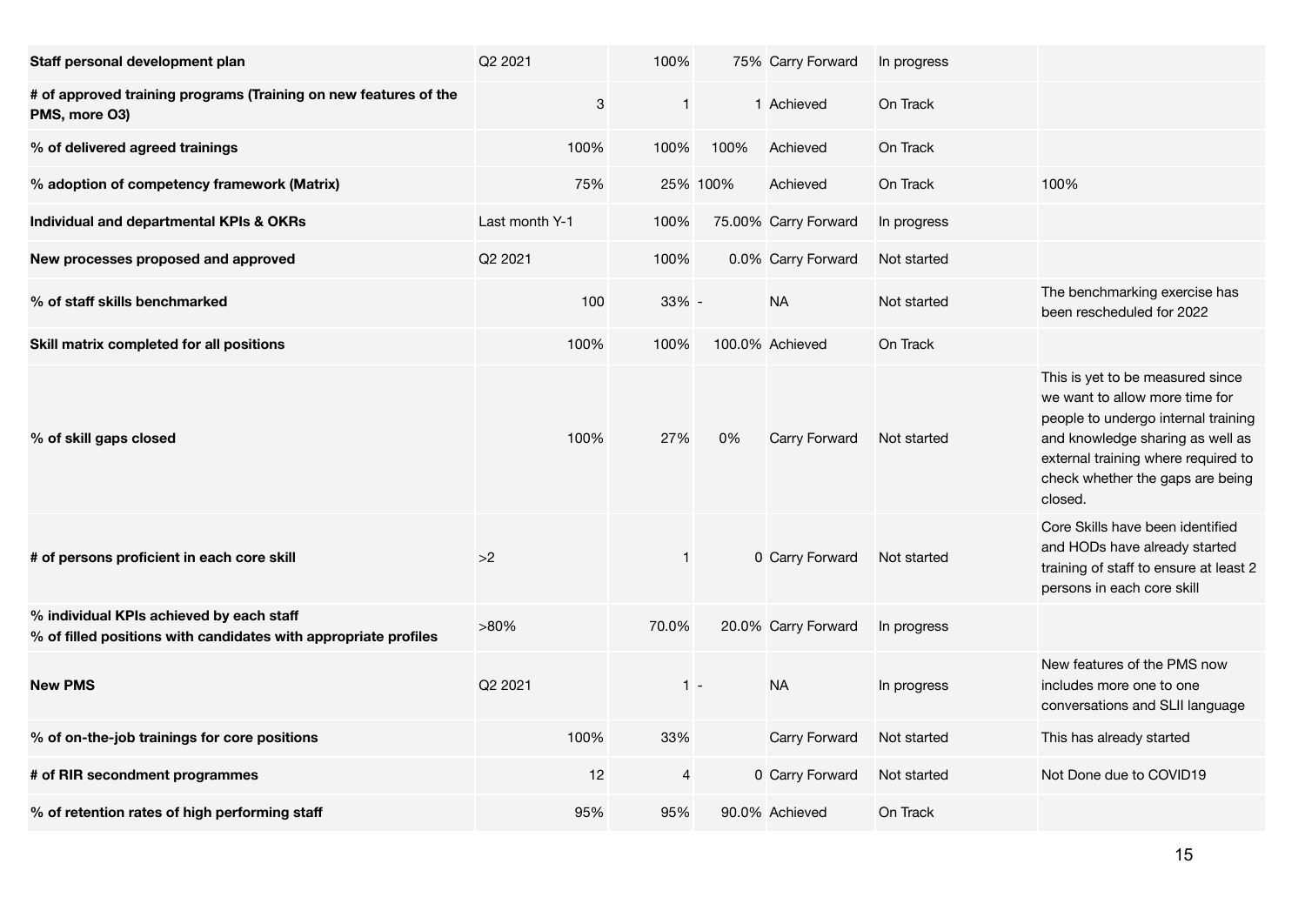| \$ generated from other initiatives (CERTI::6, meetings, etc) | <b>US\$ 100K</b> | 3,000    | 423 Carry Forward    | In progress |                                                       |
|---------------------------------------------------------------|------------------|----------|----------------------|-------------|-------------------------------------------------------|
| \$ sponsorship revenue                                        | <b>US\$750K</b>  | 250.000  | 18,500 Carry Forward | In progress | No face to face meeting therefore<br>less sponsorship |
| \$ return from surplus funds                                  | <b>UD\$ 200K</b> | 75000    | 32,293 Carry Forward | In progress | Rate of interest has drastically<br>decreased         |
| % of over-expenditure on annual operating cost budget         | $<$ 5            | $\Omega$ | 0.0% Achieved        | On Track    |                                                       |
| Bad debts amount due to non-settlements                       | $<$ US\$ 50K     | 75,000   | 47.634 Achieved      | On Track    |                                                       |
| % of members who pay their bills on time                      |                  | 80%      | 94.0% Achieved       | On Track    |                                                       |
| # of payment options                                          |                  |          | 0 Carry Forward      | Not started | Deferred to next year                                 |